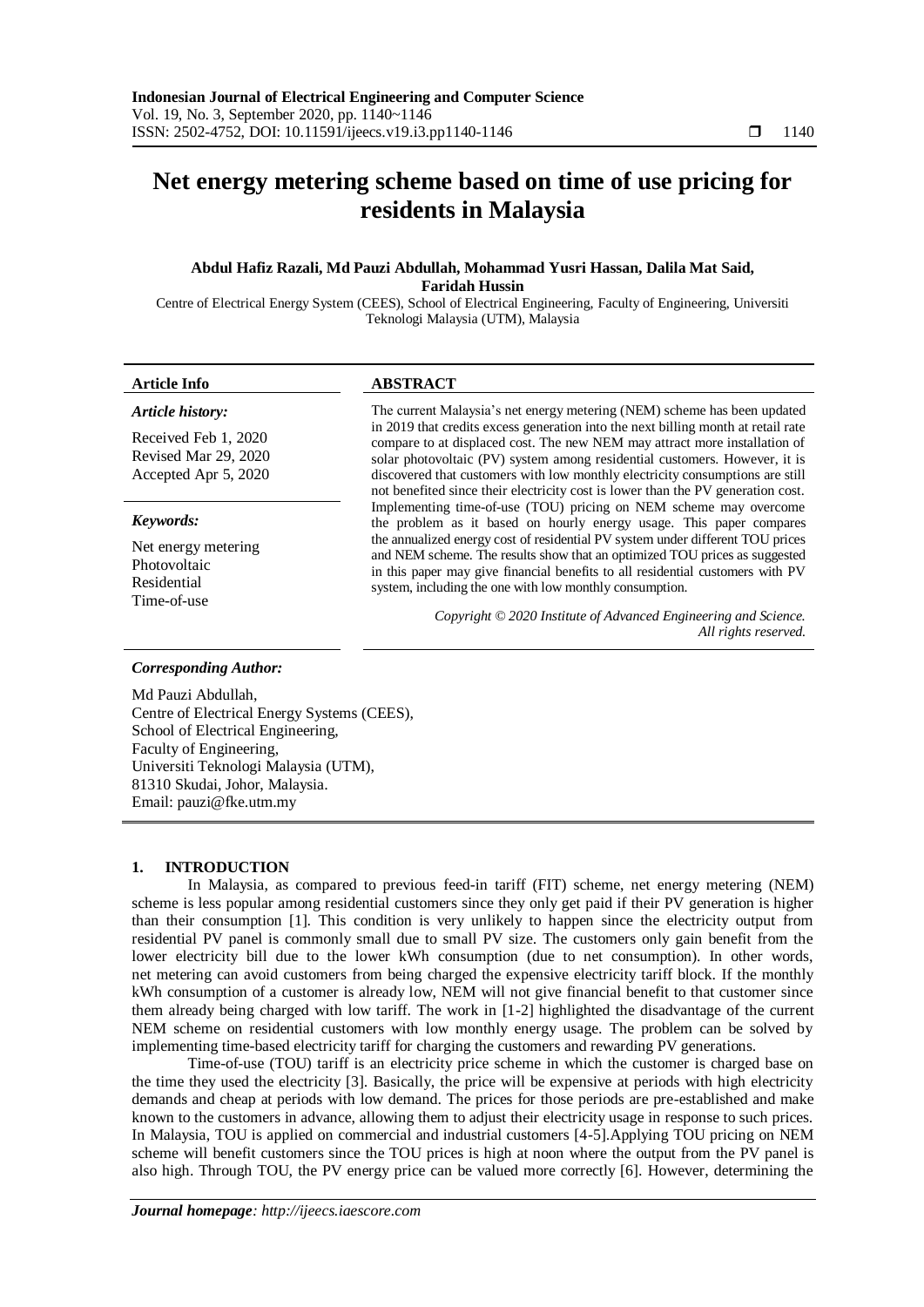the right TOU prices is critical as it will affect financial returns of both customers and utilities [7]. This paper will investigate the annualized energy cost of different TOU prices on residential customers under Malaysia's NEM scheme. The results will also be compared with the existing NEM 2019 scheme as well as energy cost without PV system.

#### **2. NET ENERGY METERING SCHEME**

Net energy metering (NEM) allows a consumer to generate, use and sell only the excess energy to the grid. The main objective of NEM is for self-consumption to reduce demand from the grid [8]. A bidirectional meter will be installed that able to show the direction of energy usage [9]. If the meter rotates forward, it means that the customser is getting energy from the grid. In contrary, if the meter rotates backwards, it means the customer is supplying energy to the grid. Any excess generation after billing period will be given as credits. These credit is used to offset the electricity bill [10]. The maximum roll over credits period is 12 or 24 months [11-12]. Depending on countries, the remaining credits either will be paid to customer or will be set to zero [13-14]. Indirectly, the policy has made the grid act as a very huge storage [15].

A well-designed NEM policy provides a simple, low cost, and easily administered way to deal with PV residential system. NEM overcome the complexity of Feed-in tariff (FIT) scheme that requires a contract and installation of two meters. Inflation is another disadvantage of FIT scheme, since the customers may need to pay higher electricity rate in the future but not for FIT rate paid to them [16]. NEM acts like a perfect hedge against electricity prices rise [17]. In addition, NEM able to reduce power losses [18] by allowing the customers to consume the generated energy first and only export the excess energy instead of export all the generated. It will prevent congestion in the transmission lines that causes rise in power losses. However, NEM requires longer years for return of investment compared to FIT. A study presented in [19] shows the NEM will takes 16.1 years compared to 11.5 years for FIT. Next, some countries are implementing increasing-block rate tariff, which means the electricity rate per kWh increases as the volume of consumption increases. Thus NEM will not necessarily mean a profitable investment, especially for small consumers if the first electricity tariff block is comparatively low [15].

#### **2.1. NEM in Malaysia**

In Malaysia, NEM was firstly introduced in 2016 replacing the FIT scheme. The scheme has been revised and a new NEM is introduced in 2019. There is small but significant difference between the NEM introduced in 2016 (refered as NEM 2016) and the one introduced in 2019. For NEM 2016, solar energy is eligible for all type of consumer. For residential, the allowable capacity is up to 12kW for single phase and 72kW for three phases. While for commercial and industrial, it is up to 1MW. The excess generation will be credited into next billing period at a displaced cost [20]. The maximum roll over period is 24 months and any surplus after 24 months will be forfeited [21-22]. The electricity bill under NEM 2016 scheme is equal to the consumption price minus the generation price in a month. While, the consumption price is equal to total consumption times with Tariff A (domestic tariff) as in Table 1 and generation price is equal to total generation times with displaced cost. For NEM 2019, the allowable customers are residential, commercial, industrial and agriculture. The excess generation will be credited into the next bill period at retail rate (Tariff Adomestic tariff) [23] as given in Table 1. The rest is still the same as NEM 2016 scheme. For NEM 2019, the calculation of electricity bill is simple. The net consumption is equal to the total consumption minus the total generation. Then, the electricity bill is calculated by multiplying the net consumption to Tariff A (domestic tariff).

| ennisana iviana ysna s cheetiichty tuitiit for Gomes |                       |                      |  |  |  |  |
|------------------------------------------------------|-----------------------|----------------------|--|--|--|--|
|                                                      | Tariff Category (kWh) | Unit price (sen/kWh) |  |  |  |  |
|                                                      | 1-200                 | 21.80                |  |  |  |  |
|                                                      | 201-300               | 33.40                |  |  |  |  |
|                                                      | 301-600               | 51.60                |  |  |  |  |
|                                                      | 601-900               | 54.60                |  |  |  |  |
|                                                      | >900                  | 57.10                |  |  |  |  |

Table 1. Peninsular Malaysia's electricity tariff for domestic customers

#### **2.2. Impact of NEM 2019 on small residential customer**

Even though NEM 2019 overcome some weakneses of NEM 2019, small resident customers still do not benefit from the scheme for all PV system size. The main factor is small residential customers are being charged with low electricity tariff rates. In Malaysia, residential customers are based on increasing block tariff structure as shown in Table 2. For the first 200kWh consumption, they only pay 21.8 cents/kWh. The price is comparatively low compared to the PV energy cost, thus it does not viable financially to install

*Net energy metering scheme based on time of use pricing for residents in Malaysia (Abdul Hafiz Razali)*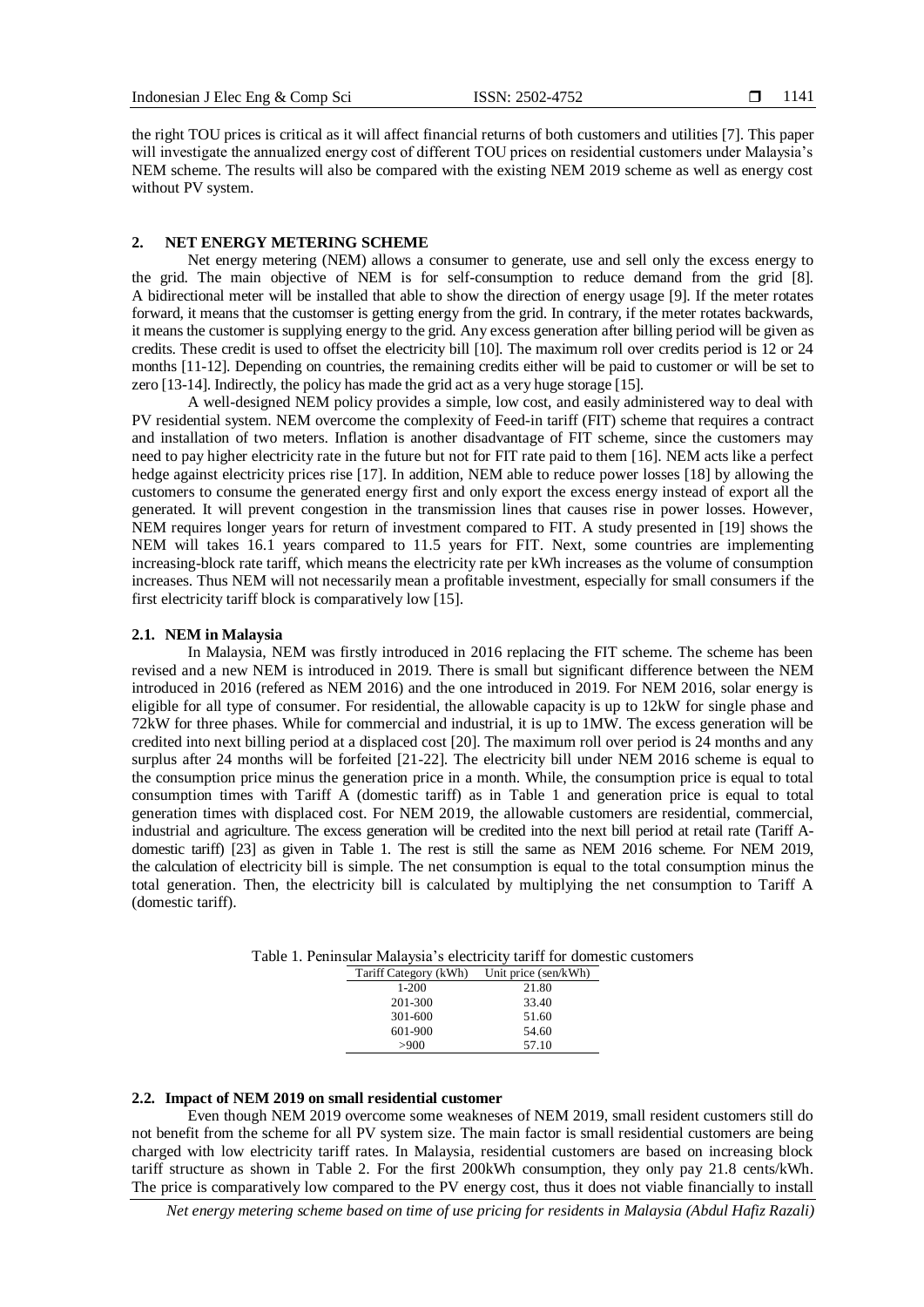the PV system that requires high capital and maintenance cost. For medium and large residential customers, which consumed more than 300kWh a month, they are paying more expensive electricity rates, which is higher than the cost of energy from the PV panel.

### **3. PROPOSED TOU-NEM SCHEME**

The purpose of this research is to overcome the weakness of existing NEM scheme which is not benefited for small size residents by proposing the existing NEM scheme is integrated with the TOU pricing scheme. The main idea of TOU-NEM scheme is to give the residents higher returns so all the residents size will benefit from the scheme, especially for small size residents. Since TOU structure charged at higher rates on peak hours, which means in daytime, meanwhile solar energy also generated at the same time. Therefore, the solar energy will be generated and offset the bill at higher rates.

#### **3.1. Mathematical formulation**

For the NEM-TOU method, the net consumption is calculated hourly instead of monthly, where the electricity bill is then calculated on hourly basis by multiplying the net consumption of a particular hour with the time of use (TOU) tariff for that hour. If the electricity consumption is higher than generation, the net consumption will be positive and electricity bill will also be positive. It indicates the amount of electricity bill that the consumer should pay for that hour. On the other hand, if the electricity consumption is lower than generation, the net consumption will be negative and the electricity bill will also be negative. The negative sign indicates that the utility need to pay the consumer for that hour. It can be mathematically presented as follows;

at hour 1: 
$$
P_{hour\ 1}^{net} = P_{hour\ 1}^{consump} - P_{hour\ 1}^{generation}, EB_{hour\ 1} = P_{hour\ 1}^{net} \times TOU_{hour\ 1}
$$
 (1)

at hour 2: 
$$
P_{hour\ 2}^{net} = P_{hour\ 2}^{consump} - P_{hour\ 2}^{generation} , EB_{hour\ 2} = P_{hour\ 2}^{net} \times T0U_{hour\ 2}
$$
 (2)

at hour 24: 
$$
P_{hour\ 24}^{net} = P_{hour\ 24}^{consump} - P_{hour\ 24}^{generation}, EB_{hour\ 24} = P_{hour\ 24}^{net} \times TOU_{hour\ 24}
$$
 (3)

Thus, the total electricity bill for one month can be formulated as follows;

$$
EB^{month} = \sum_{d=1}^{30} \sum_{h=1}^{24} \left( P_{d,h}^{consump} - P_{d,h}^{generation} \right) \times TOU_{d,h}
$$
\n
$$
\tag{4}
$$

where,

| $P_{hour\ h}^{consump}$    | : Electricity consumption at at hour $h$    |
|----------------------------|---------------------------------------------|
| $P_{hour\ h}^{generation}$ | : Electricity generation at at hour $h$     |
| $P_{hour\ h}^{net}$        | : Net consumption at hour $h$               |
| ΕB                         | : Electricity bill                          |
| $TOU_{d,h}$                | : Time-of-use tariff of day $d$ at hour $h$ |
| $TOU_{d,h}$                | : Time-of-use tariff of day $d$ at hour $h$ |

To simplify the problem, in this paper it is assumed that daily load profile pattern and PV output pattern are approximately the same. Thus, the total electricity bill for one year can be approximated as follows;

$$
EB^{year} = (\sum_{d=1}^{30} \sum_{h=1}^{24} (P_{d,h}^{consump} - P_{d,h}^{generation}) \times TOU_{d,h}) \times 12
$$
\n
$$
(5)
$$

Since the electricity bill is calculated for 25 years, the present cost will take in consideration [24]. Assume that the discounted value is 6% every year [25]. It can be mathematically presented as follows;

at year 1: 
$$
EB_{year\ 1} = \text{Electricity bill in one year} \times \frac{1}{1.06^{\circ}}
$$
 (6)

at year 2: 
$$
EB_{year\ 2} = \text{Electricity bill in one year} \times \frac{1}{1.06^1}
$$
 (7)

at year 25: 
$$
EB_{year\ 25}
$$
 = Electricity bill in one year  $\times \frac{1}{1.06^{24}}$  (8)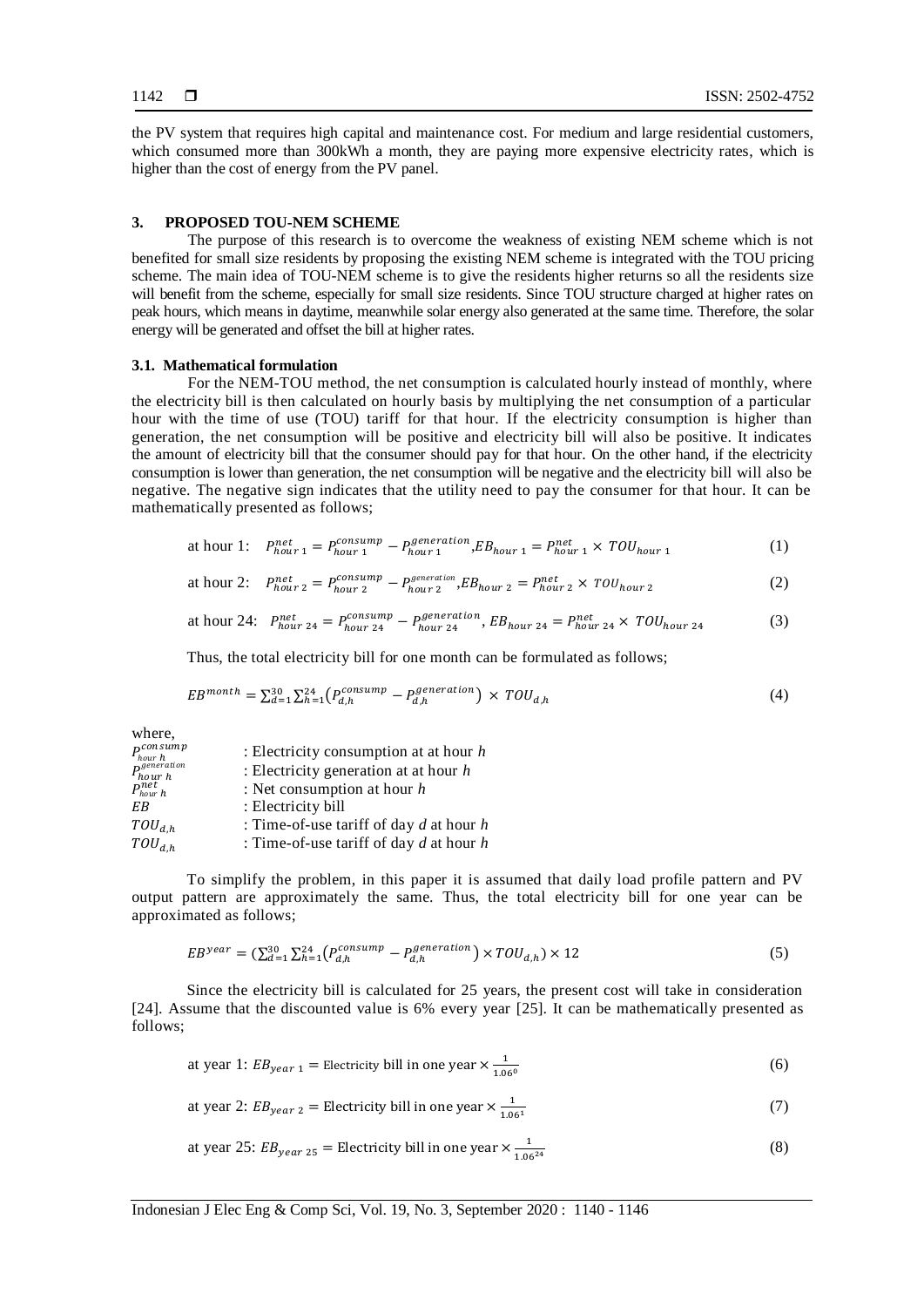Thus, the total electricity bill for 25 years can be formulated as follows;

$$
EB^{25 \text{ years}} =
$$
  
\n
$$
\sum_{n=1}^{25} \left[ \sum_{d=1}^{30} \sum_{h=1}^{24} \left( P_{d,h}^{consump} - P_{d,h}^{generation} \right) \times TOU_{d,h} \right] \times 12 \times \frac{1}{1.06^{n-1}}
$$
\n(9)

Therefore, the annualized cost for the total electricity bill under proposed TOU-NEM scheme for 25 years can be formulated as follows [26];

$$
Cost_{TOU-NEM}^{annualized} = EB^{25 \text{ years}} \times 78.227 \times 10^{-3}
$$
\n
$$
(10)
$$

#### **3.2. Optimized TOU-NEM formulation**

The objective is to maximize the cost savings to ensure the small residents able to reduce the electricity bills. Therefore, the objective function can be written as follows;

$$
Max\{Cost\,Savings\} \tag{11}
$$

where the cost saving can be formulated as follows;

Cost Savings = 
$$
Cost_{existing}^{annualized} - Cost_{TOU-NEW}^{annualized} - Cost_{PV}^{annualized}
$$
 (12)

Therefore, the objective fuction can be written as follows;

$$
Max{costexistinaannualized - CostTOU-NEWd - CostPVannualized}
$$
 (13)

Since annualized cost of existing tariff  $(Cost_{existina}^{amnu a})$  and PV cost  $(Cost_{by}^{annu a lized})$  are constant, therefore, to maximize the cost savings, the annualized cost of TOU-NEM ( $Cost_{TOL-NEW}^{annualized}$ )should be smallest possible. Therefore, the objective function can be written as follows:

$$
Min\{Cost^{\text{anualized}}_{U} \} \tag{14}
$$

#### **4. CASE STUDY**

In this paper, the TOU structure is based on Malaysia's enhanced time of use (ETOU) tariff. Under this scheme, there will be three time zones energy charges; i) peak, ii) mid-peak and iii) off-peak rates. The rates will be applied on a daily basis including weekends for year-round. The off-peak rate starts from 10pm to 8am, while mid-peak rate has two different time from 8am to 11am and 5pm to 10pm. The peak rate starts from 11am to 5pm. The load profile of small residential customer with 2kWp PV system in [27] is used. Table 2 shows the TOU prices limits between maximum and minimum for four TOU schemes. For TOU 1, the minimum TOU price has been set at 5 cents. While, the value of 10 cents, 15 cents and 20 cents have been set for TOU 2, TOU 3 and TOU 4 respectively. The mid-peak rate value is exactly between peak and off-peak rates. The equality constraint annualized cost of existing tariff and TOU rates (without PV) has been set to get the optimized TOU rates result.

Table 3 shows the optimized TOU rates results from (14). For TOU 1, the rate for off-peak period is 10 cents, while mid-peak is 11 cents and peak is RM1. Meanwhile for TOU 2, the off-peak rate is 20 cents, the mid-peak rate is 22 cents and the peak rate is 90 cents. Under TOU 3 tariff, the rate on off-peak period is 30 cents, 33 cents at mid-peak and 80 cents at peak period. For TOU 4 tariff, the rate on off-peak period is 40 cents, while on mid-peak is 44 cents and on peak is 70 cents.

Table 2. TOU inequaity constraint prizes for the optimization problem

| TOU              | Min  | Max |
|------------------|------|-----|
| TOU <sub>1</sub> | 0.05 | 0.9 |
| TOU <sub>2</sub> | 0.10 | 0.9 |
| TOU <sub>3</sub> | 0.15 | 0.9 |
| TOU <sub>4</sub> | 0.20 | 0.9 |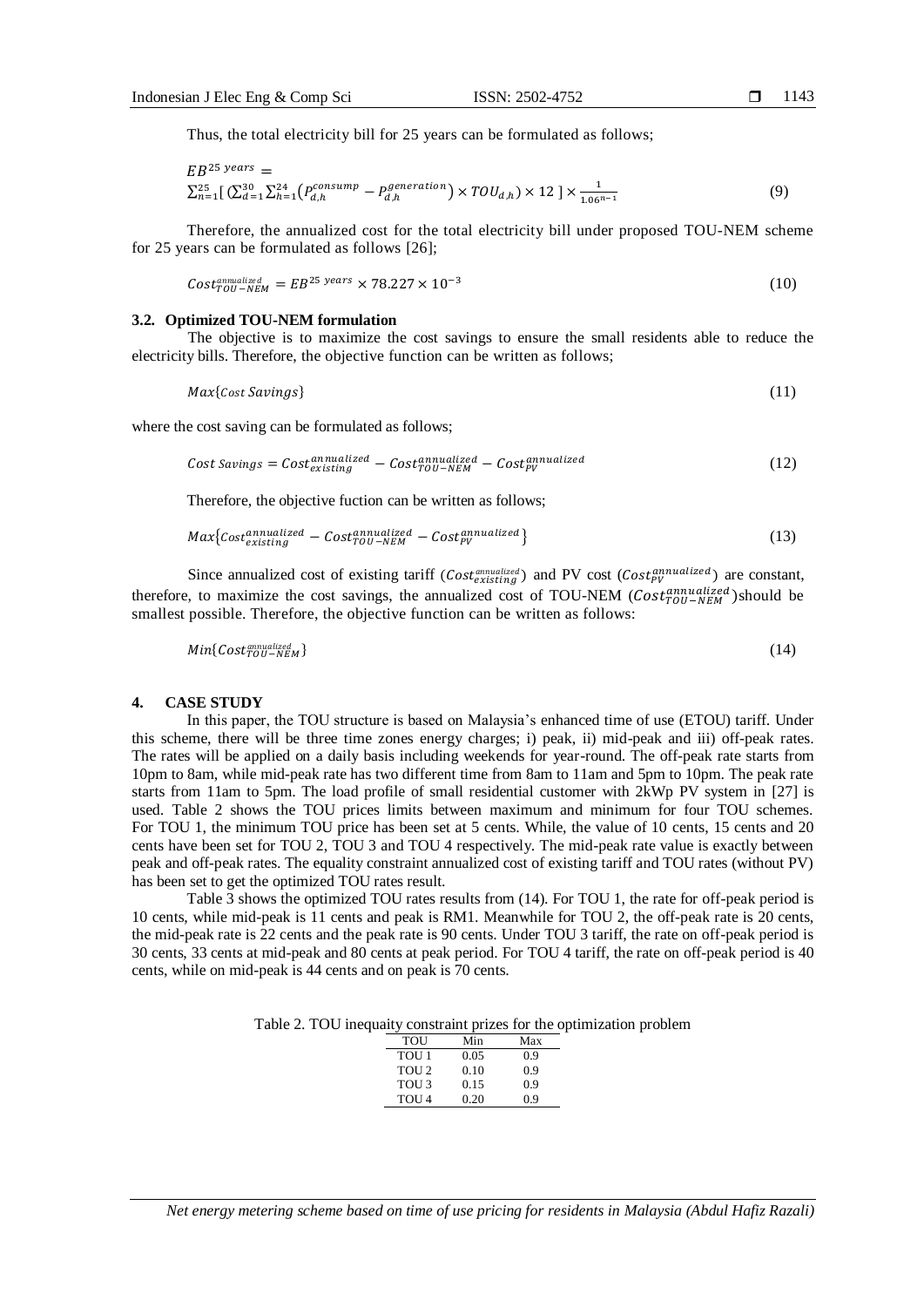| Table 3. Optimized TOU prices for 24 hours |                |                  |                  |                  |                  |  |  |
|--------------------------------------------|----------------|------------------|------------------|------------------|------------------|--|--|
| Type                                       | Hour           | TOU <sub>1</sub> | TOU <sub>2</sub> | TOU <sub>3</sub> | TOU <sub>4</sub> |  |  |
| Off- peak                                  | $\overline{0}$ | 0.0500           | 0.1000           | 0.1500           | 0.2000           |  |  |
|                                            | 1              | 0.0500           | 0.1000           | 0.1500           | 0.2000           |  |  |
|                                            | $\overline{c}$ | 0.0500           | 0.1000           | 0.1500           | 0.2000           |  |  |
|                                            | $\overline{3}$ | 0.0500           | 0.1000           | 0.1500           | 0.2000           |  |  |
|                                            | $\overline{4}$ | 0.0500           | 0.1000           | 0.1500           | 0.2000           |  |  |
|                                            | 5              | 0.0500           | 0.1000           | 0.1500           | 0.2000           |  |  |
|                                            | 6              | 0.0500           | 0.1000           | 0.1500           | 0.2000           |  |  |
|                                            | 7              | 0.0500           | 0.1000           | 0.1500           | 0.2000           |  |  |
| Mid-peak                                   | 8              | 0.2942           | 0.2852           | 0.2762           | 0.2672           |  |  |
|                                            | 9              | 0.2942           | 0.2852           | 0.2762           | 0.2672           |  |  |
|                                            | 10             | 0.2942           | 0.2852           | 0.2762           | 0.2672           |  |  |
| Peak                                       | 11             | 0.5385           | 0.4704           | 0.4024           | 0.3344           |  |  |
|                                            | 12             | 0.5385           | 0.4704           | 0.4024           | 0.3344           |  |  |
|                                            | 13             | 0.5385           | 0.4704           | 0.4024           | 0.3344           |  |  |
|                                            | 14             | 0.5385           | 0.4704           | 0.4024           | 0.3344           |  |  |
|                                            | 15             | 0.5385           | 0.4704           | 0.4024           | 0.3344           |  |  |
|                                            | 16             | 0.5385           | 0.4704           | 0.4024           | 0.3344           |  |  |
| Mid-peak                                   | 17             | 0.2942           | 0.2852           | 0.2762           | 0.2672           |  |  |
|                                            | 18             | 0.2942           | 0.2852           | 0.2762           | 0.2672           |  |  |
|                                            | 19             | 0.2942           | 0.2852           | 0.2762           | 0.2672           |  |  |
|                                            | 20             | 0.2942           | 0.2852           | 0.2762           | 0.2672           |  |  |
|                                            | 21             | 0.2942           | 0.2852           | 0.2762           | 0.2672           |  |  |
| Off-peak                                   | 22             | 0.0500           | 0.1000           | 0.1500           | 0.2000           |  |  |
|                                            | 23             | 0.0500           | 0.1000           | 0.1500           | 0.2000           |  |  |

Figure 1 shows the annualized cost for NEM2019 and various TOU-NEM schemes. The annualized cost for system without PV is included as a benchmark to compare the other schemes. From the figure, if no PV is installed, the annualized energy cost is RM 981.32. The NEM 2019 produces the cost at RM 1,171.58 higher than existing tariff which means the resident will suffer a loss 19.39% by investing in NEM2019. While, TOU-NEM 1, 2 and 3 produce lower than existing tariff at RM 927.85 and save at 5.45%. At the same time, TOU-NEM 4 produce higher than existing tariff at RM 1,056.36 (loss 7.65%) but lower than NEM2019. It can be seen that TOU-NEM 1, 2 and 3 give the same result since under the current NEM scheme, any excess generation will be credited into the next bill at a maximum roll over period of 24 months and any surplus after that will be forfeited. If the excess generation is paid by the utility, the annualized cost for NEM2019 and various optimized TOU-NEM schemes are lower as given in Figure 2. It could be said that TOU-NEM 1 produces the lowest cost at RM 637.98 and save 34.99% followed by TOU-NEM 2 and 3 at RM 777.44 (save 20.78%) and RM 916.90 (save 6.57%) respectively. Only NEM-TOU 4 produce higher cost than existing tariff at RM 1,056.36 (loss 7.65%). The results show that the proposed TOU-NEM scheme able to lower the annualized cost compared to existing tariff. Since the TOU structure will charge higher rates at peak hours, therefore it gives the advantage for PV generation that will generate at peak hours. Based on result, small resident able to get benefit from the proposed TOU-NEM scheme.

1400,00

1200.00

981.32





1056.36

1171 58



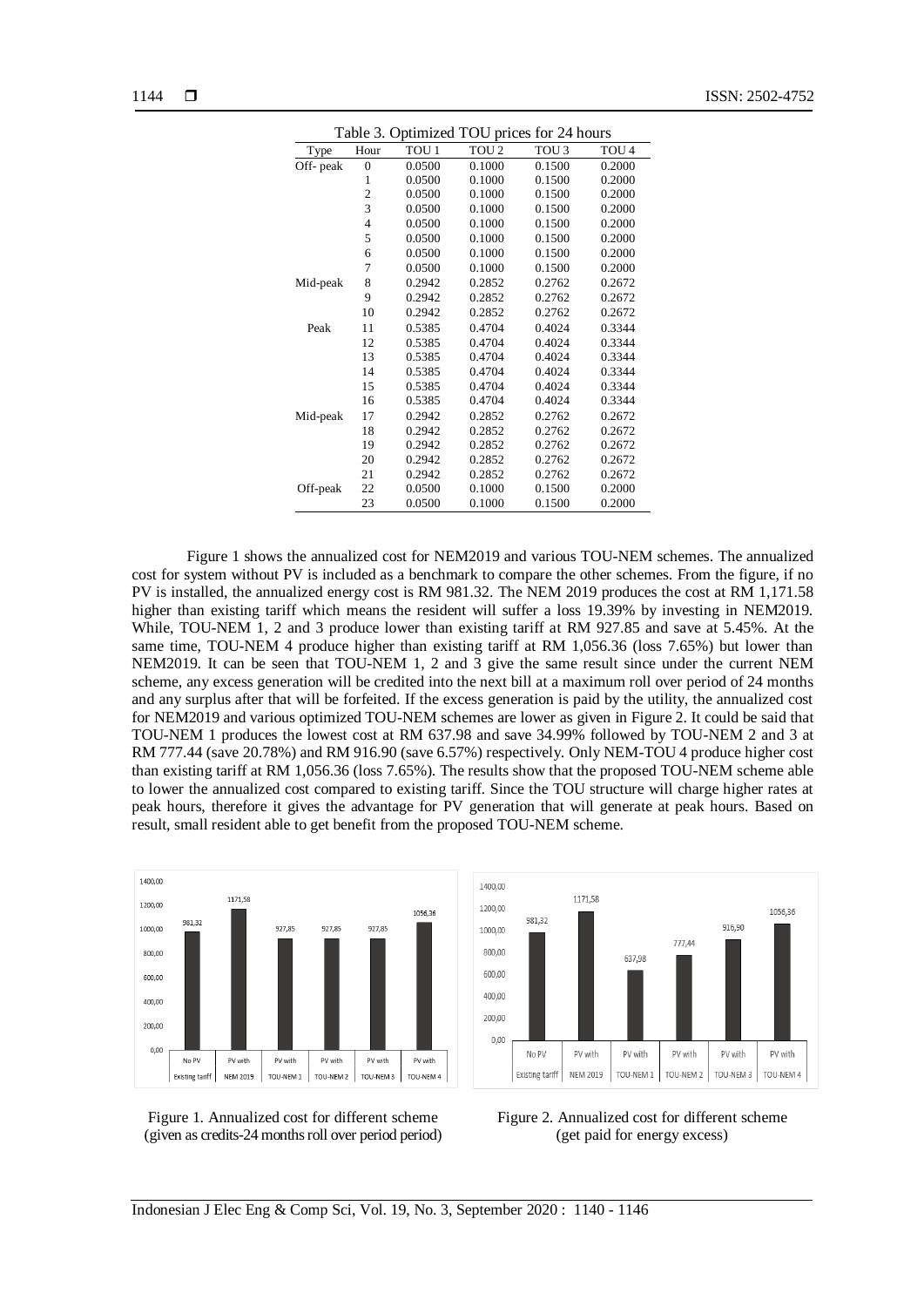#### **5. CONCLUSION**

The results presented in this paper have proved that by implementing TOU pricing on the current NEM scheme may reduce the annualize electricity cost of small customers that install PV system. It overcome the imperfection of the current NEM scheme that only benefitted large customers. Also, through TOU the generation price of PV system can be valued more correctly compare to the current flat price.

#### **REFERENCES**

- [1] A. H. Razali, M. P. Abdullah, M. Y. Hassan, D. M. Said, and F. Hussin, "Integration of time of use (TOU) tariff in net energy metering (NEM) scheme for electricity customers," *Indonesian Journal of Electrical Engineering and Informatics (IJEEI),* vol. 7, no. 2, pp. 255-262, 2019.
- [2] A. H. Razali, M. P. Abdullah, M. Y. Hassan, and F. Hussin, "Comparison of New and Previous Net Energy Metering (NEM) Scheme in Malaysia," *ELEKTRIKA-Journal of Electrical Engineering,* vol. 18, no. 1, pp. 36-42, 2019.
- [3] M. P. Abdullah, N. S. M. Nazar, M. Y. Hassan, and F. Hussin, "Optimizing time of use (ToU) electricity pricing in regulated market," *Jurnal Teknologi,* vol. 78, no. 5-7, pp. 49-54, 2016.
- [4] N. A. M. Azman, M. P. Abdullah, M. Y. Hassan, D. M. Said, and F. Hussin, "Enhanced Time of Use Electricity Pricing for Industrial Customers in Malaysia," *Indonesian Journal of Electrical Engineering and Computer Science,* vol. 6, no. 1, pp. 155-160, 2017.
- [5] N. A. M. Azman *et al.*, "Impact of Different Time of Use Electricity Pricing Structure on Residential Consumer," *Indonesian Journal of Electrical Engineering and Computer Science,* vol. 10, no. 3, pp. 1053-1060, 2018.
- [6] N. Nazar, M. Abdullah, M. Hassan, and F. Hussin, "Time-based electricity pricing for Demand Response implementation in monopolized electricity market," in *2012 IEEE Student Conference on Research and Development (SCOReD)*, Pulau Pinang, pp. 178-181, 2012.
- [7] N. S. Hussin, M. P. Abdullah, A. I. M. Ali, M. Y. Hassan, and F. Hussin, "Residential electricity time of use (ToU) pricing for Malaysia," in *2014 IEEE Conference on Energy Conversion (CENCON)*, Johor Bahru, pp. 429-433, 2014.
- [8] T. H. Oh, M. Hasanuzzaman, J. Selvaraj, S. C. Teo, and S. C. Chua, "Energy policy and alternative energy in Malaysia: Issues and challenges for sustainable growth-An update," *Renewable and Sustainable Energy Reviews,*  vol. 81, pp. 3021-3031, 2018.
- [9] A. Poullikkas, "A comparative assessment of net metering and feed in tariff schemes for residential PV systems," *Sustainable Energy Technologies and Assessments,* vol. 3, pp. 1-8, 2013.
- [10] A. Poullikkas, G. Kourtis, and I. Hadjipaschalis, "A review of net metering mechanism for electricity renewable energy sources," *International Journal of Energy & Environment,* vol. 4, no. 6, pp. 975-1002, 2013.
- [11] L. C. S. Rocha, G. Aquila, E. d. O. Pamplona, A. P. d. Paiva, B. G. Chieregatti, and J. d. S. B. Lima, "Photovoltaic electricity production in Brazil: A stochastic economic viability analysis for small systems in the face of net metering and tax incentives," *Journal of Cleaner Production,* vol. 168, pp. 1448-1462, 2017.
- [12] L. Ramirez Camargo *et al.*, "Technical, Economical and Social Assessment of Photovoltaics in the Frame of the Net-Metering Law for the Province of Salta, Argentina," *Energies,* vol. 9, no. 3, pp. 133-154, 2016.
- [13] A. Lazdovska and D. Jaunzems, "Case analysis in Latvia on involvement of end users in energy system," *Energy Procedia,* vol. 128, pp. 423-430, 2017.
- [14] A. Zahedi, "A review on feed-in tariff in Australia, what it is now and what it should be," *Renewable and Sustainable Energy Reviews,* vol. 14, no. 9, pp. 3252-3255, 2010.
- [15] G. C. Christoforidis *et al.*, "Assessing policies for photovoltaic net-metering in Greece," *Med Power 2014,* Athens, pp. 1-8, 2014.
- [16] A. I. Nikolaidis and C. A. Charalambous, "Hidden financial implications of the net energy metering practice in an isolated power system: Critical review and policy insights," *Renewable and Sustainable Energy Reviews,* vol. 77, pp. 706-717, 2017.
- [17] J. T. Dellosa, "Financial payback of solar PV systems and analysis of the potential impact of Net-Metering in Butuan City, Philippines," in *2015 IEEE 15th International Conference on Environment and Electrical Engineering (EEEIC),* Rome, pp. 1453-1458, 2015.
- [18] Y. Yamamoto, "Pricing electricity from residential photovoltaic systems: A comparison of feed-in tariffs, net metering, and net purchase and sale," *Solar Energy,* vol. 86, no. 9, pp. 2678-2685, 2012.
- [19] R. H. G. Tan and T. L. Chow, "A Comparative Study of Feed in Tariff and Net Metering for UCSI University North Wing Campus with 100 kW Solar Photovoltaic System," *Energy Procedia,* vol. 100, pp. 86-91, 2016.
- [20] "Grid Parity & Displaced Cost," 2020. [Online]. Available: [https://www.seda.gov.my/feed-in-tarif-fit/grid-parity](https://www.seda.gov.my/feed-in-tarif-fit/grid-parity-displaced-cost/)[displaced-cost/.](https://www.seda.gov.my/feed-in-tarif-fit/grid-parity-displaced-cost/)
- [21] Sustainable Energy Development Authority of Malaysia, "Guidelines of Solar Photovoltaic Installation on NEM Scheme," 2017. [Online]. Available[: http://seda.gov.my.](http://seda.gov.my/)
- [22] P. Celvakumaran, V. K. Ramachandaramurthy, S. Padmanaban, K. Padmanathan, A. Pouryekta, and J. Pasupuleti, "Technical constraints of integrating net energy metering from the Malaysian perspective," *in 2018 IEEE PES Asia-*
- *Pacific Power and Energy Engineering Conference (APPEEC)*, Kota KInabalu, pp. 757-762, 2018.<br>
"Tenaga Nasional Berhad," 2019. [Online]. Available: Pricing & Tarif [23] "Tenaga Nasional Berhad," 2019. [Online]. Available: Pricing & Tariffs. Available: [https://www.tnb.com.my/residential/pricing-tariffs.](https://www.tnb.com.my/residential/pricing-tariffs)
- [24] Homer Energy, "Total Net Present Cost," 2019. [Online]. Available: [https://www.homerenergy.com/products/pro/docs/3.11/total\\_net\\_present\\_cost.html.](https://www.homerenergy.com/products/pro/docs/3.11/total_net_present_cost.html)

*Net energy metering scheme based on time of use pricing for residents in Malaysia (Abdul Hafiz Razali)*